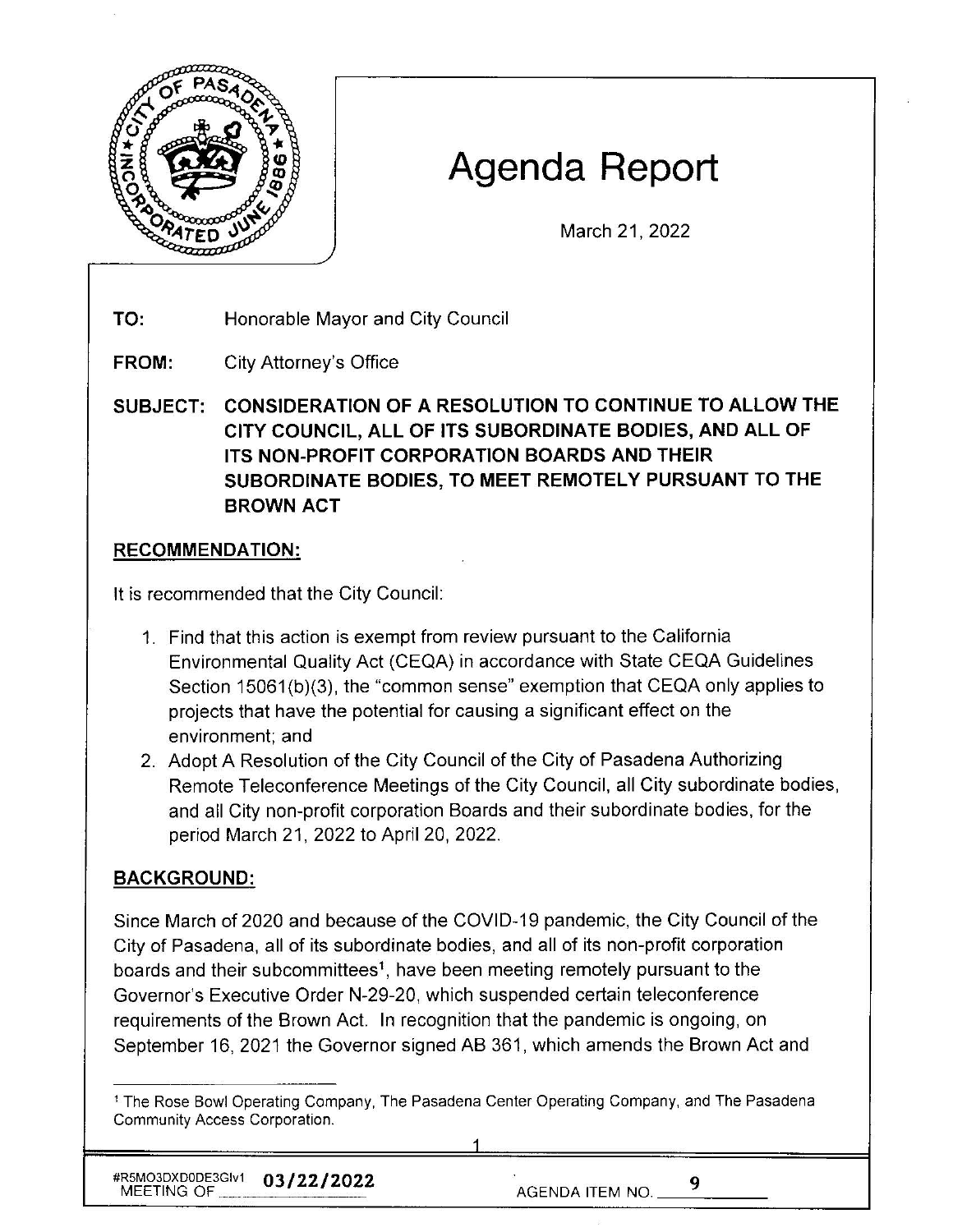authorizes teleconferenced public meetings under certain circumstances where public participation is remote. AB 361 went into effect October 1, 2021 and expires on January 1, 2024.

On October 4, 2021, pursuant to Government Code Section 54953, the City Council adopted "A Resolution of the City Council of the City of Pasadena Authorizing Remote Teleconference Meetings of the City Council, all City subordinate bodies, and all City non-profit corporation Boards and their subordinate bodies, for the period October 4- November 3, 2021." Section 54953 requires that, if after adoption of that initial resolution authorizing remote teleconference meetings for a 30-day period , the legislative body wishes to continue meeting remotely, it must find that it has reconsidered the circumstances of the state of emergency, and either: (i) the state of emergency continues to directly impact the ability of the members to meet safely in person, or (ii) state or local officials continue to impose or recommend measures to promote social distancing. The City Council subsequently adopted substantially similar resolutions authorizing remote teleconference meetings from November 1 to November 30, 2021 (the time periods necessarily overlap because the Council does not meet on the exact 30<sup>th</sup> day following expiration of the prior resolution), November 29 to December 22, 2021, December 13, 2021 through January 12, 2022, January 10 through February 8, 2022, February 7 through March 9, 2022, and February 28 through March 30, 2022. Such findings for a further extension are set forth in the resolution proposed herewith, and would permit meetings pursuant to Section 54953 for another 30 days. If the Council desires to continue using the teleconference exception beyond that 30-day period, it must confirm the circumstances of the state of emergency and make required findings at least 30 days after adoption of that resolution and every 30 days thereafter.

#### **ENVIRONMENTAL REVIEW:**

The California Environmental Quality Act (CEQA), State CEQA Guidelines Section 15061 (b)(3) provides a "common sense" exemption to environmental review that CEQA only applies to projects that have the potential for causing a significant effect on the environment. Where it can be seen with certainty that there is no possibility that the activity in question may have a significant effect on the environment, the activity is not subject to review. The action proposed herein, the continuance of holding meetings remotely during a declared state of emergency, does not have the potential for causing a significant effect on the environment.